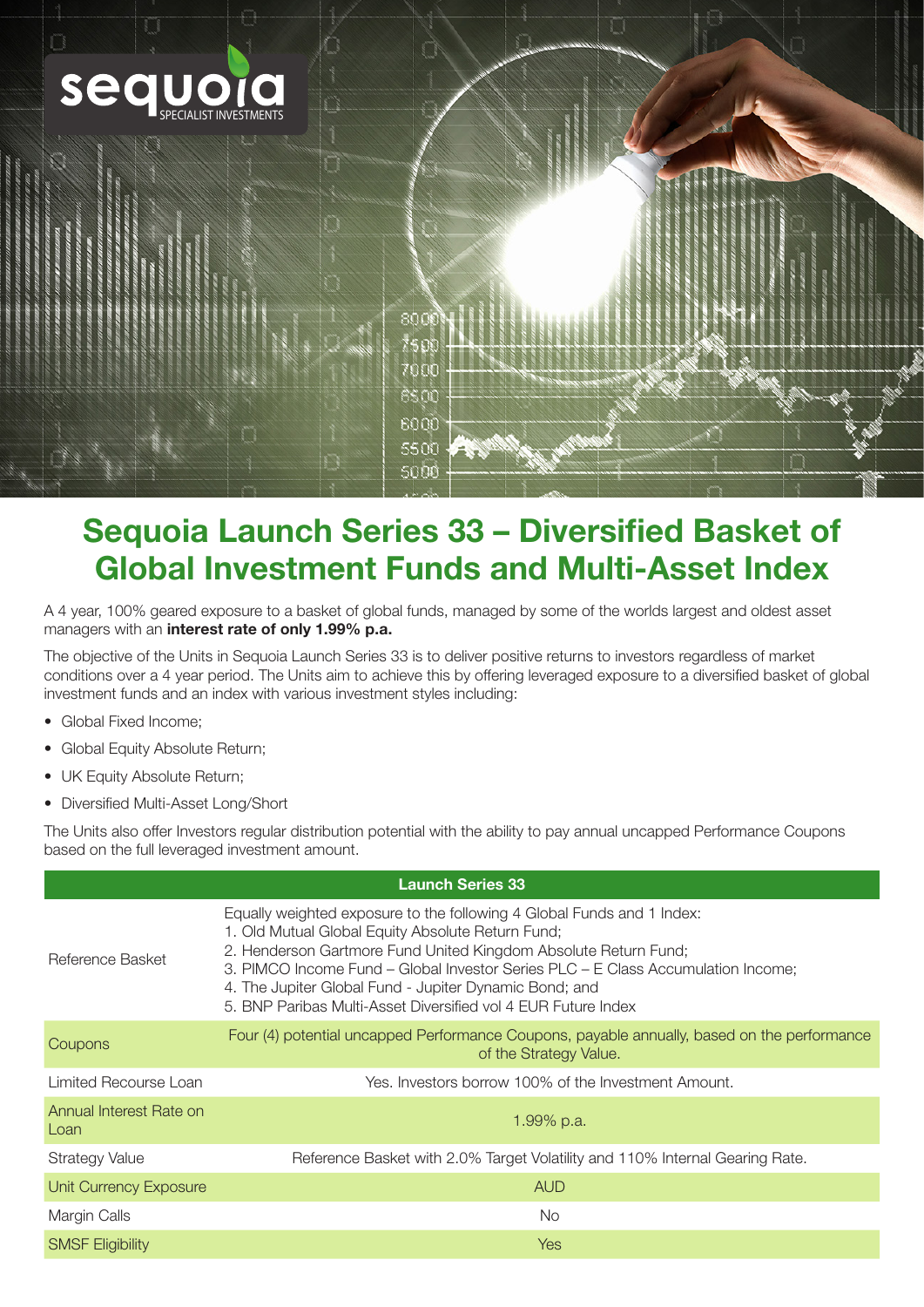## Cash Flows at Commencement:

Investors pay four years of interest at 1.99%p.a. and a one off 2% application fee upfront for the 4 year investment term and can potentially receive uncapped Performance Coupons at the end of each year.

| <b>Upfront Cash Flow requirements*</b>      |             |               |             |               |  |  |
|---------------------------------------------|-------------|---------------|-------------|---------------|--|--|
| <b>Number of Units</b>                      | 100,000     | 250,000       | 500,000     | 1,000,000     |  |  |
| <b>Investment Exposure @\$1.00 per Unit</b> | \$100,000   | \$250,000     | \$500,000   | \$1,000,000   |  |  |
| Loan                                        | (\$100,000) | $(\$250,000)$ | (\$500,000) | (\$1,000,000) |  |  |
| 4 years interest 1.99%p.a. (7.96%)          | (\$7,960)   | (\$19,900)    | (\$39,800)  | (\$79,600)    |  |  |
| Application Fee: 2.0% (once off)            | (\$2,000)   | (\$5,000)     | (\$10,000)  | (\$20,000)    |  |  |
| <b>Upfront outlay</b>                       | (\$9,960)   | (\$24,900)    | (\$49,800)  | (\$99,600)    |  |  |

\*excluding any Adviser Fees as negotiated between the Investor and their Adviser.



#### Chart 1: Strategy Value Historical Simulation

Investors should note that past performance is not a reliable indicator of future performance. Future volatility and returns may vary. The Issuer has included historical simulations to show how the Strategy Value would have performed in previous years. This historical simulation has been shown only for approximately the last 4 years as this is the longest time during which all Underlying's have been simultaneously in existence. This historical simulation is shown for educational purposes only and is not indicative of the future performance of the Units.

#### **Old Mutual Global Equity Absolute Return Fund** Fund Size: USD 8.94bn Inception Date: November 2011

Old Mutual was established in 1845 and manages over USD249bn of assets under management globally.

Old Mutual Global Investors Series PLC – Global Equity Absolute Return Fund is an open-end fund incorporated in Ireland. The Fund aims to deliver an absolute return by investing in a market neutral portfolio of actively traded large capitalization global equities. The Absolute Return Fund is managed using highly developed proprietary systematic techniques that exploit short term anomalies.



*Past performance is not a reliable indicator of future performance. Future volatility and returns may vary.*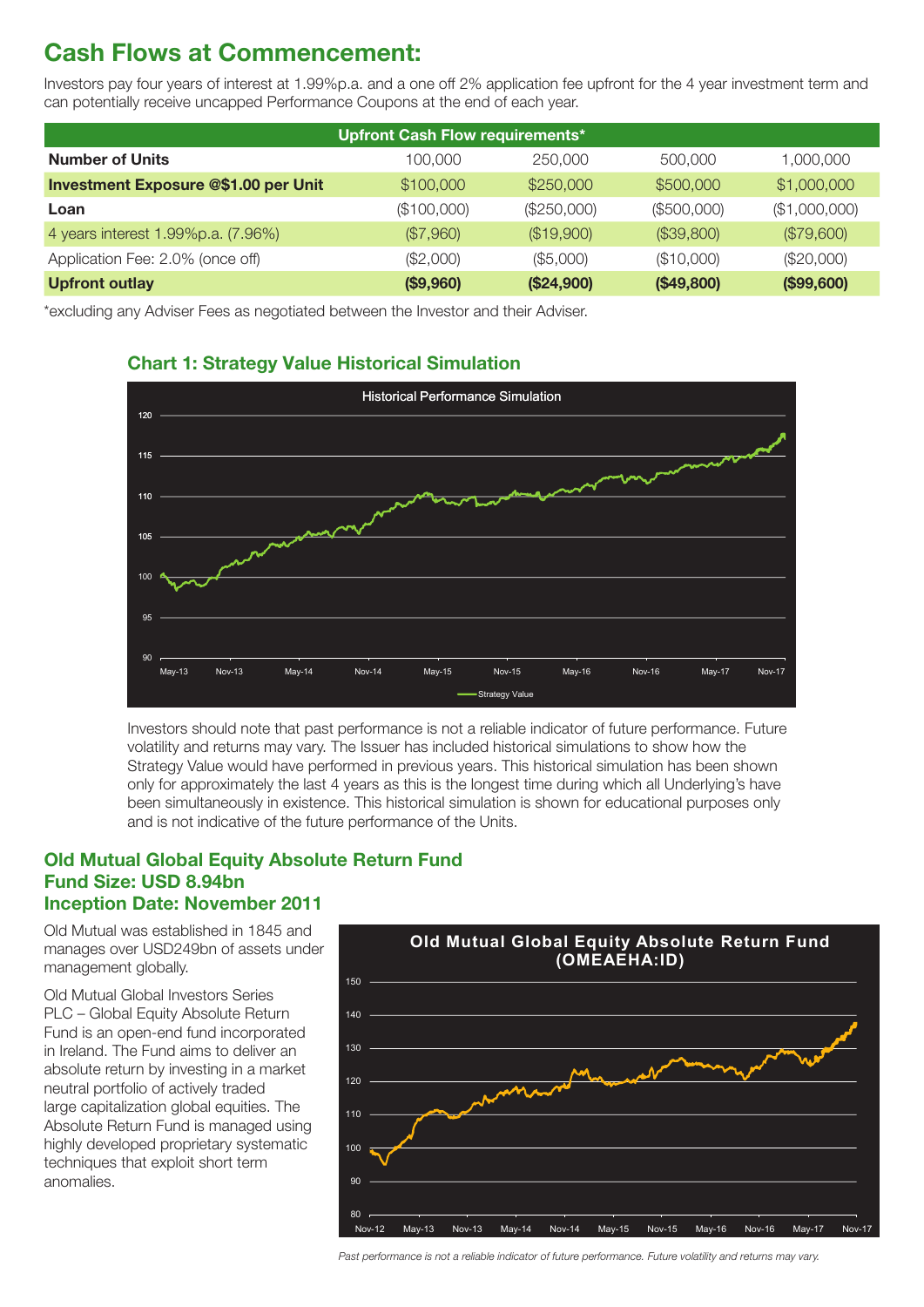#### Henderson Gartmore Fund United Kingdom Absolute Return Fund Size: GBP 3.58bn Inception Date: April 2010

Henderson Global Investors was established in 1934 and is one of the largest investment managers in Europe with over GBP103bn in assets under management globally.

Henderson Gartmore Fund – United Kingdom Absolute Return is an open-end Fund incorporated in Luxembourg. The Fund's objective is to achieve a long-term return. The Fund invests in companies having registered office in the United Kingdom and also in companies owning companies with registered offices in the United Kingdom. The return will be a combination of capital and income return.



*Past performance is not a reliable indicator of future performance. Future volatility and returns may vary.*

#### PIMCO Income Fund – Global Investor Series Plc – E Class – Accumulation Income Fund Size: USD 43.9bn Inception Date: November 2011

PIMCO is a global investment management firm with a singular focus on preserving and enhancing investors' assets. PIMCO was founded in 1971, in California, USA, and currently manages \$US1.61 trillion.

The primary investment objective of the PIMCO Income Fund – Glob al Investor Series Plc – E Class – Accumulation Income is to seek high current income consistent with prudent investment management. Long-term capital appreciation is a secondary objective. The Income Fund is a portfolio that is actively managed and utilises a broad range of fixed income securities to maximise current income while maintaining a relatively low risk profile, with a secondary goal of capital appreciation.



*Past performance is not a reliable indicator of future performance. Future volatility and returns may vary.*

#### The Jupiter Global Fund – Jupiter Dynamic Bond Fund Size: EUR 9.33bn Inception Date: May 2013

Jupiter was established in 1985 and has approximately GBP40.5bn in assets under management globally.

Jupiter JGF – Dynamic Bond is an openend fund incorporated in Luxembourg. The Fund aims to achieve a high income with the prospect of capital growth from a portfolio of investments in global fixedinterest securities. The Fund will invest in higher yielding assets, high yield bonds, investment-grade bonds, government bonds, preferred shares and convertible bonds.



*Past performance is not a reliable indicator of future performance. Future volatility and returns may vary.*